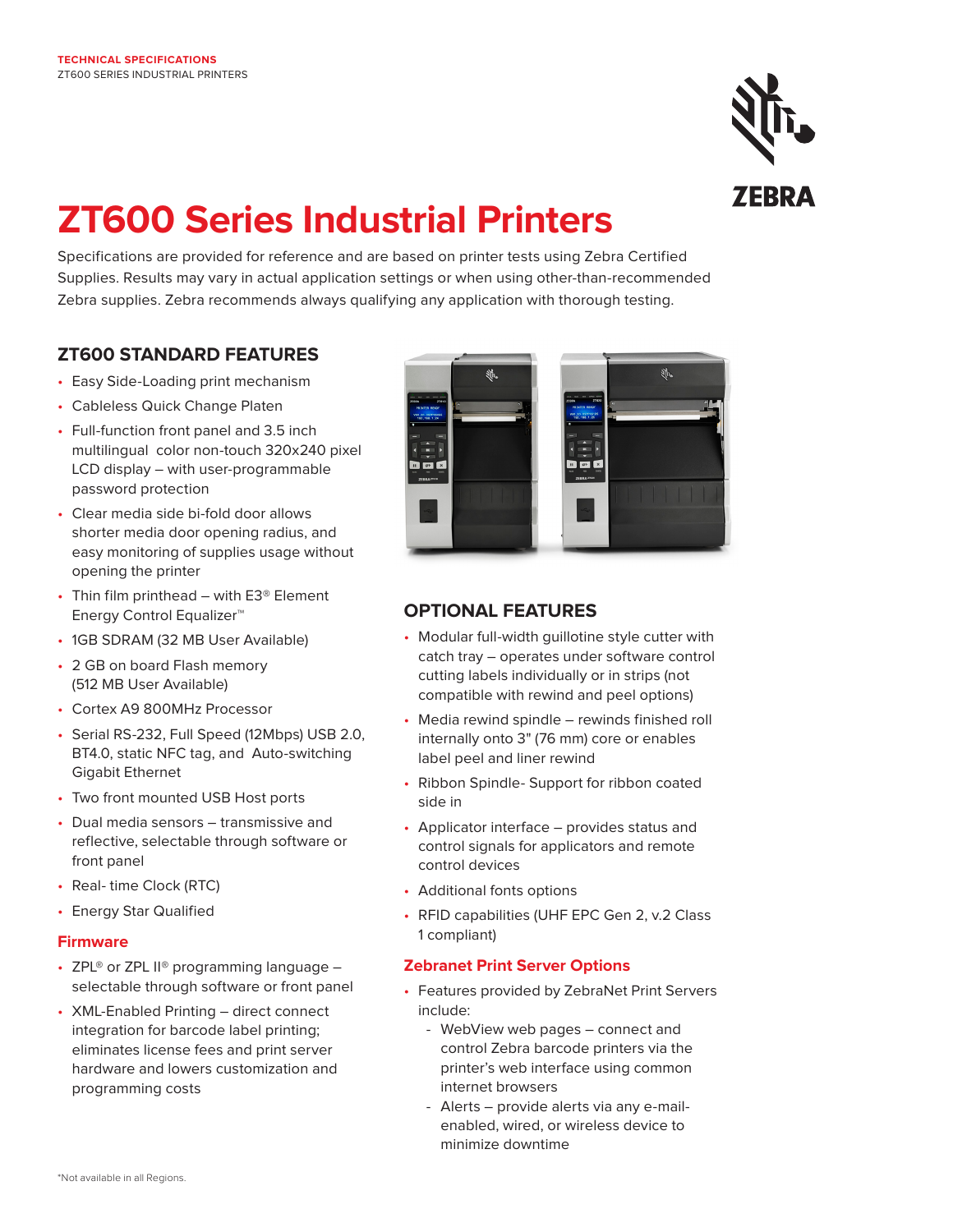- ZebraNet 802.11ac Print Server Option card
- Internal IPv4 10/100/1000 Wired Print Server Option Card
- IEEE 1284 Parallel Port
- SEH PS105-Z External IPv6 Print Server (requires Parallel port option)
- 802.11ac Print Server Option card

### **PRINTER OPERATION**

- Thermal transfer and direct thermal printing of barcodes, text and graphics
- Advanced label/media counters
- Auto calibration printer calibrates when printer is turned on or when printhead is closed using approximately two labels
- Early Warning Systems Clean printhead alerts via the front panel and ZebraLink Alerts

## **LINK-OS® SOFTWARE TOOLS**

- **Document Design:** Quickly design a customized print solution using your business data and Zebra's intuitive, plug-and-print design tools
- **Printer Integration:** Zebra offers apps and products designed to help you integrate Zebra devices into your existing systems
- **Printer Management:** Manage your print operations locally and globally with Zebra's suite of device management tools
- **Developer Tools:** Provides you with the tools you need to create your own apps, including documentation, source code, programming languages, templates and more
- **Zebra Setup Utility:** Single-printer configuration utility
- ZebraDesigner Printer Driver for Microsoft® Windows® 7, 8, 10, Server 2008, Server 2012, Vista operating systems
- Zebra's Virtual Devices allows integration into mixed printer environments without reprogramming formats. More Information at www.zebra.com.

## **ENVIRONMENTAL SPECIFICATIONS**

- Operating environment:
	- Thermal transfer =  $40^{\circ}$ F to  $104^{\circ}$ F (5º to 40ºC)
	- Direct thermal =  $32^{\circ}$ F to  $104^{\circ}$ F (0º to 40ºC)
	- 20% to 85% non-condensing relative humidity
- Storage/transportation environment:
	- $-$  22°F to 140°F (-30° to 60°C) 20% to 85% non-condensing relative humidity

## **FONT SPECIFICATIONS**

- Fonts A, B, C, D, E, F, G, H and GS are expandable up to 10 times, height and width independently. However, fonts E and H (OCR-A and OCR-B) are not considered "in-spec" when expanded.
- The scalable smooth font 0 (CG Triumvirate<sup>™</sup> Bold Condensed\*) is expandable on a dotby-dot basis, height and width independent, while maintaining smooth edges. Maximum character size depends on available memory.
- IBM Code Page 850 international character sets are available in the fonts A, B, C, D, E, F, G and 0 through software control
- Code Page 1250, 1252, 1253, 1254, 1255 Support with font 0 \*\*Contains UFST® from Agfa Monotype Corporation

## **COMMUNICATIONS SPECIFICATIONS**

- USB 2.0, full-speed (12Mbps)
- RS-232 Serial (RS-232C with DB9F connector; Configurable baud rate (2400 – 115,200kB), parity, and data bits. Stop bits at 1 or 2; Software (XON/XOFF), hardware (DTR/DSR or RTS/CTS) communication handshake protocols)
- Gigabit internal Ethernet supports networks internally integrated option that enables the use of Webview and Alert features
- $\cdot$  Bluetooth<sup>®</sup> 4.0
- Dual front mounted (full-speed) USB Host ports
- Static NFC tag
	- RS-232C with DB9F connector
- Applicator interface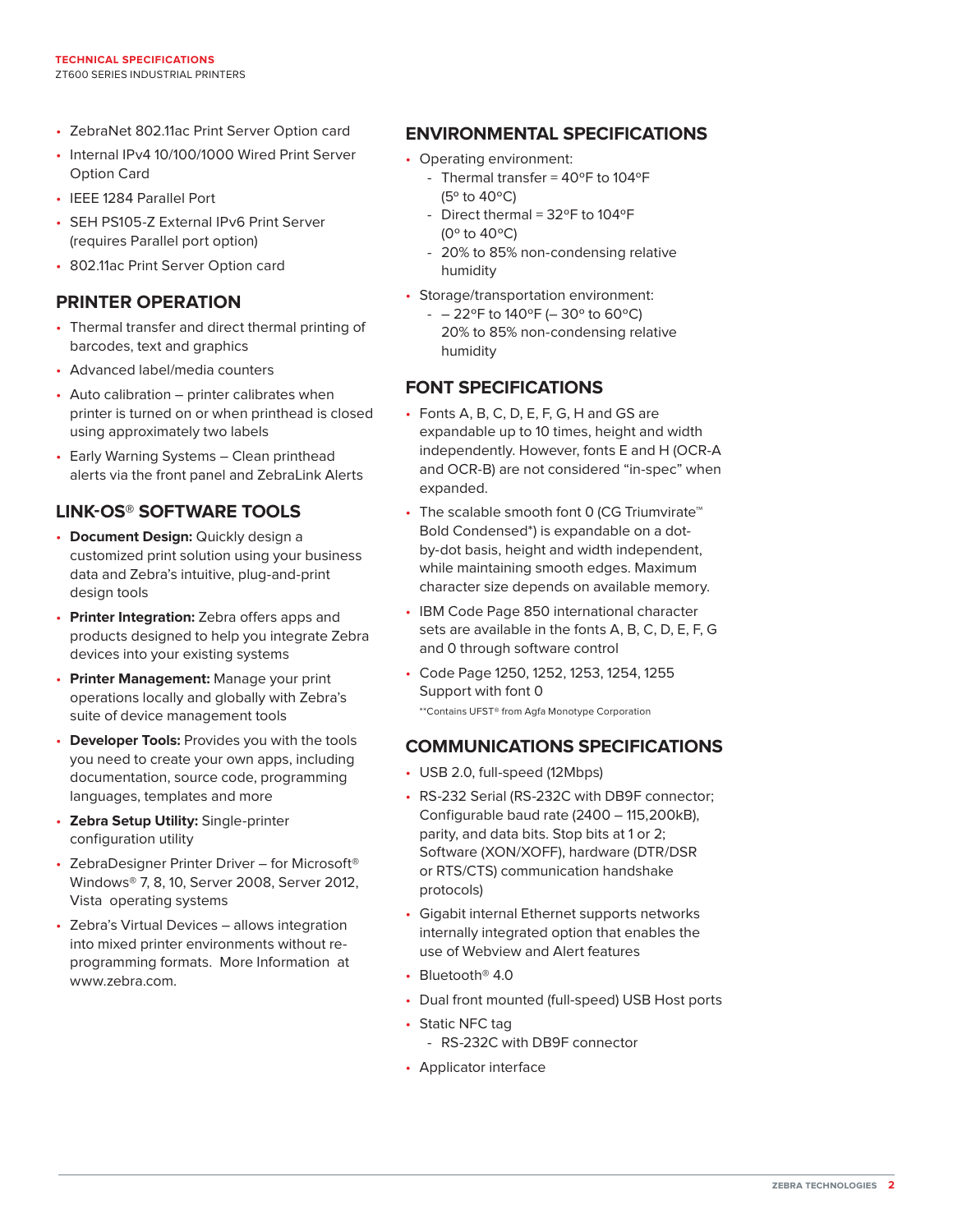# **(ZPL AND ZPL II)**

- Communicates in printable ASCII characters
- Unicode™ Compliant
- Compatible with mainframe, mini and PC hosts
- Downloadable objects include graphics, scalable and bitmap fonts, label templates and formats
- Object copying between memory areas (RAM, Onboard Flash memory locations)
- Adjustable print cache
- Data compression
- Automatic memory allocation for format while printing
- Automatic serialization of fields
- Format inversion (white on black)
- Mirror-image printing
- Four position field rotation (0º, 90º, 180º, 270º)
- Slew command
- Programmable label quantities with print, pause, cut control
- User-programmable password
- Status messages to host on request

### **BARCODE SYMBOLOGIES AND SPECIFICATIONS**

- Barcode ratios: 2:1, 7:3, 5:2 and 3:1
- Linear barcodes: Code 11, Code 39, Code 93, Code 128 with subsets A/B/C and UCC Case Codes, ISBT-128, UPC-A, UPC-E, EAN-8, EAN-13, UPC and EAN 2-or 5-digit extensions, Plessey, Postnet, Standard 2-of-5, Industrial 2-of-5, Interleaved 2-of-5, Logmars, MSI, Codabar and Planet Code
- 2-dimensional barcodes: Codablock, PDF417, Code 49, DataMatrix, MaxiCode, QR Code, TLC 39, MicroPDF, RSS-14 (and composite), Aztec

## **ZT610**

## **Printing Specifications**

- Height: 15.58" (395.68 mm)
- Width: 10.56" (268.2 mm)
- Depth: 19.88" (505.0 mm)
- Weight: 50 lbs. (22.7 kg)

#### **Media Specifications**

- Media type: continuous, die-cut, notch, hole, or black mark
- Media width (label and liner): 0.79" (20 mm) to 4.5" (114 mm)
- Minimum label length:
	- Rewind mode: 0.24" (6 mm)
	- Peel mode: 0.51" (13 mm)
	- Tear-off mode: 0.12" (3 mm)
	- Cutter mode: 1.5" (38 mm)
- Media thickness (label and liner): 0.003" (0.076 mm) to .009" (0.23mm) cutter, 0.012" (0.305 mm) non-cutter
- Maximum media roll size: 8.0" (203 mm) outside diameter on a 3" (76 mm) inside diameter core
- Transmissive (gap) sensing standards:
	- Interlabel gap: 2-4 mm, preferably 3 mm - Sensing notch:  $0.25$ " W (6 mm)  $\times$  0.12" L
		- (3 mm)
	- Sensing hole: 0.125" (3 mm) diameter
- Reflective (black mark) sensing standards:
	- Black mark length (parallel to inside media edge):
		- 0.12"-0.43" (3-11 mm)
	- Black mark width (perpendicular to inside media edge): 0.43" (> 11 mm)
	- Black mark location: within 0.040" (1 mm) of inside media edge
	- Black mark density: >1.0 Optical Density Units (ODU)
	- Maximum media density: 0.5 ODU

#### **Ribbon Specifications**

- Standard lengths: 1476' (450 m)
- Provides 3:1 media roll to ribbon ratios
- Maximum ribbon roll size:
- 3.2" (81.3 mm) outside diameter on a 1.0" (25.4 mm) inside diameter core
- Ribbon wound coated-side out
- Ribbon width: 0.79" (20 mm) to 4.33" (110 mm)

#### **Electrical Specifications**

- 250 watt rated Universal power supply with power-factor correction 90–265 VAC, 47–63 Hz
- Agency approvals: IEC 60950-1, EN 55022 Class B, EN 55024, EN 61000-3-2, EN 61000-3-3
- Product Markings: cTUVus, CE, FCC-B, ICES-003, VCCI, C-Tick, NOM, S-Mark(Arg), CCC, GOST-R, BSMI, KCC, STB, and UkrSEPRO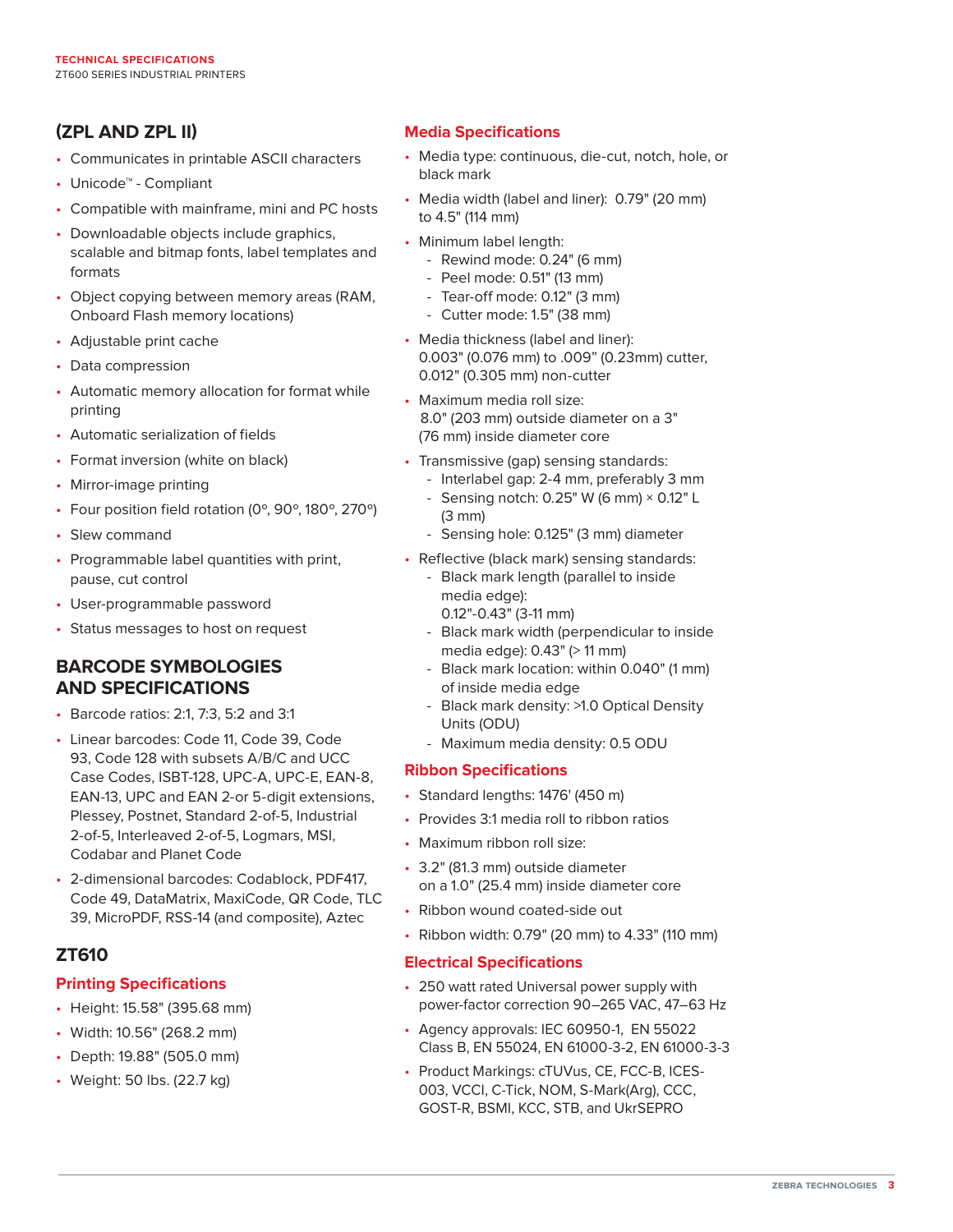## **ZT610 203 DPI**

#### **Printing Specifications**

- 203 dpi resolution (8 dots/mm)
- Heater dimension (W  $\times$  L): 0.0043"  $\times$  0.0052" (0.110 mm × 0.132 mm)
- First dot location measured from inside media edge: 0.14" ±0.05" (3.5 mm ±1.25 mm)
- Maximum print width: 832 dots 4.09" (104 mm)
- Maximum non-continuous media print length 39" (991 mm)
- Maximum continuous media print length 150" (3810 mm)
- Media registration tolerance: \*
	- Vertical:
		- $\circ$  ± 0.30 mm at print speeds at or below 4 ips
		- $\circ$  ± 0.50 mm at print speeds 5 6 ips
		- $o$   $\pm$  1.5mm at speeds greater than 6ips
	- Horizontal:  $\pm$  0.060" ( $\pm$  1.5 mm)
- Programmable print speeds (inches per second): 2.4, 3, 4, 5, 6, 7, 8, 9, 10, 11, 12, 13, 14
- Barcode modulus "X" dimension:
	- Picket fence (non-rotated) orientation: 4.9 mil to 49 mil
	- Ladder (rotated) orientation: 4.9 mil to 49 mil

# **FONT SPECIFICATIONS (203DPI) 8 DOT/MM**

| <b>Font</b>  | <b>Matrix (in</b><br>dots)<br>$(H \times W)$ | Type <sup>+</sup> | <b>Minimum Character Size</b><br>$(H \times W)$ in inches (mm) | <b>Max</b><br><b>CPI</b> |
|--------------|----------------------------------------------|-------------------|----------------------------------------------------------------|--------------------------|
| A            | $9 \times 5$                                 | $U-L-D$           | $0.044 \times 0.029$ (1.1 $\times$ 0.74)                       | 33.9                     |
| B            | $11 \times 7$                                | $\cup$            | $0.054 \times 0.044$ (1.37 $\times$ 1.1)                       | 22.6                     |
| C, D         | $18 \times 10$                               | $U-L-D$           | $0.088 \times 0.059$ (2.2 $\times$ 1.5)                        | 16.9                     |
| E            | $28 \times 15$                               | OCR-B             | $0.138 \times 0.098$ (3.5 $\times$ 2.5)                        | 10.1                     |
| F            | $26 \times 13$                               | $U-L-D$           | $0.128 \times 0.079$ (3.3 $\times$ 2.0)                        | 12.7                     |
| G            | $60 \times 40$                               | $U-L-D$           | $0.295 \times 0.236$ (7.5 $\times$ 6.0)                        | 4.2                      |
| н            | $21 \times 13$                               | OCR-A             | $0.103 \times 0.093$ (2.6 $\times$ 2.4)                        | 10.7                     |
| <b>GS</b>    | $24 \times 24$                               | <b>SYMBOL</b>     | $0.118 \times 0.118$ (3.0 $\times$ 3.0)                        | 8.4                      |
| P            | $20 \times 18$                               | $U-L-D$           | $0.098 \times 0.089$ (2.50 $\times$ 2.25)                      | N/A                      |
| Q            | $28 \times 24$                               | $U-L-D$           | $0.138 \times 0.113$ (3.50 $\times$ 3.00)                      | N/A                      |
| R            | $35 \times 31$                               | $U-L-D$           | $0.172 \times 0.153$ (4.38 $\times$ 3.88)                      | N/A                      |
| $\mathsf{s}$ | $40 \times 35$                               | $U-L-D$           | $0.197 \times 0.172$ (5.00 $\times$ 4.38)                      | N/A                      |
| T            | $48 \times 42$                               | $U-L-D$           | $0.236 \times 0.207$ (6.00 $\times$ 5.25)                      | N/A                      |
| $\cup$       | $59 \times 53$                               | $U-L-D$           | $0.290 \times 0.261 (7.38 \times 6.63)$                        | N/A                      |
| $\mathbf v$  | $80 \times 71$                               | $U-L-D$           | $0.394 \times 0.349$ (10.0 $\times$ 8.88)                      | N/A                      |
| Ø            | variable                                     | $U-L-D$           | variable                                                       | N/A                      |

†U—Uppercase L—Lowercase D—Descenders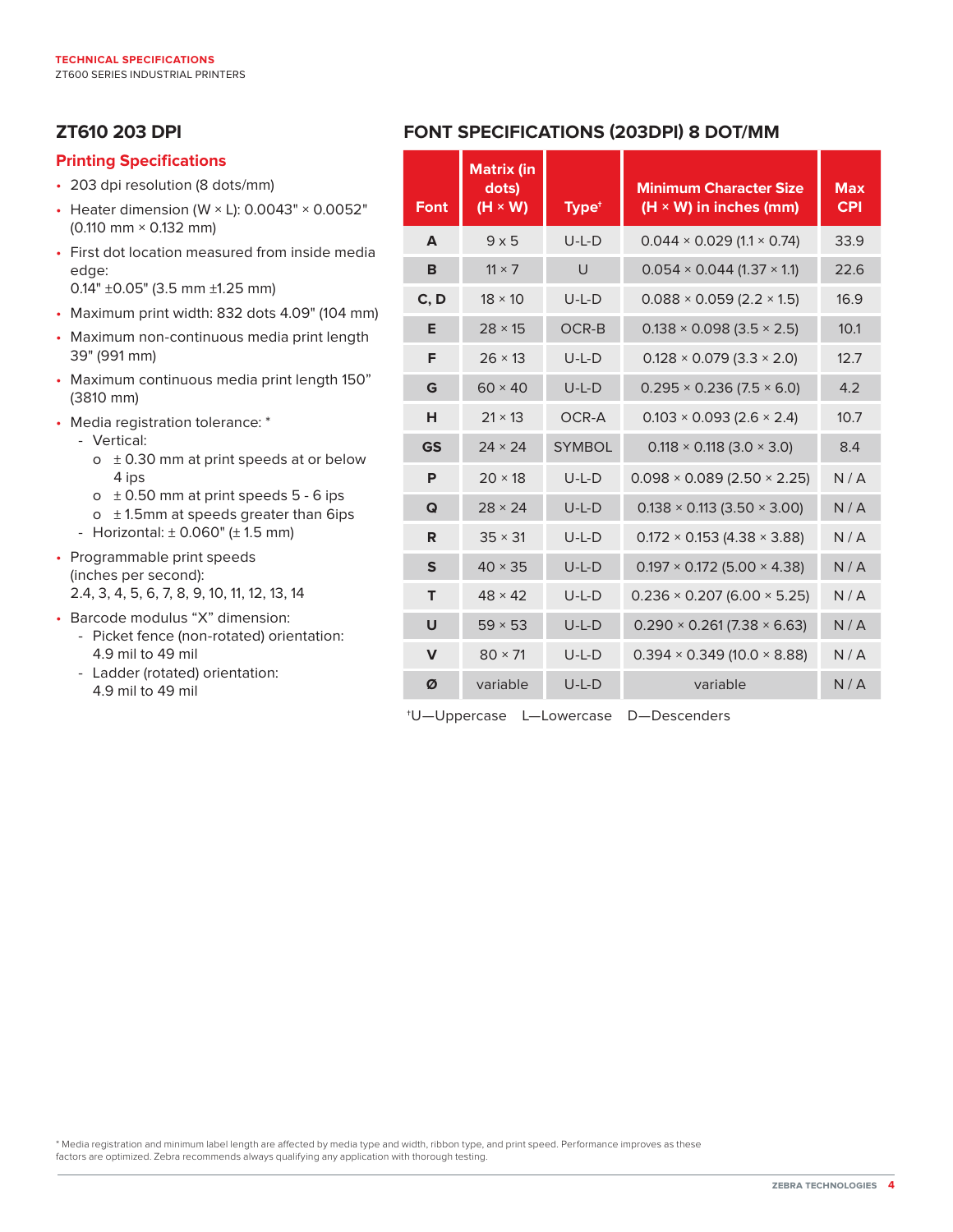# **ZT610 300 DPI**

#### **Printing Specifications**

- 300 dpi resolution (11.8 dots/ mm)
- Heater dimension (W  $\times$  L): 0.0027"  $\times$  0.0043" (0.0697 mm × 0.110 mm)
- First dot location measured from inside media edge: 0.08" ±0.05" (2.1 mm ±1.25 mm)
- Maximum print width: 1248 dots 4.16" (105.7 mm)
- Maximum non-continuous media print length 39" (991 mm)
- Maximum continuous media print length: 100" (2540 mm)
- Media registration tolerance:
	- Vertical:
		- $\circ$  ± 0.30 mm at print speeds at or below 4 ips
		- $\circ$  ± 0.50 mm at print speeds 5 6 ips
		- $\circ$  ± 1.5 mm at speeds greater than 6 ips
	- Horizontal:  $\pm$  0.060" ( $\pm$  1.5 mm)
- Programmable print speeds (inches per second): 2.4, 3, 4, 5, 6, 7, 8, 9, 10, 11, 12
- Barcode modulus "X" dimension:
	- Picket fence (non-rotated) orientation: 3.3 mil to 49 mil
	- Ladder (rotated) orientation: 3.9 mil to 39 mil

## **FONT SPECIFICATIONS (300DPI) 12 DOT/MM**

| <b>Font</b>  | <b>Matrix (in</b><br>dots)<br>$(H \times W)$ | Type <sup>+</sup> | <b>Minimum Character Size</b><br>$(H \times W)$ in inches (mm) | <b>Max</b><br><b>CPI</b> |
|--------------|----------------------------------------------|-------------------|----------------------------------------------------------------|--------------------------|
| A            | $9 \times 5$                                 | $U-L-D$           | $0.030 \times 0.020$ (0.76 $\times$ 0.51)                      | 50.0                     |
| B            | $11 \times 7$                                | $\cup$            | $0.037 \times 0.030$ (0.94 $\times$ 0.76)                      | 33.3                     |
| C, D         | $18 \times 10$                               | $U-L-D$           | $0.060 \times 0.040$ (1.5 $\times$ 1.0)                        | 25.0                     |
| Е            | $28 \times 15$                               | OCR-B             | $0.137 \times 0.087$ (3.5 $\times$ 2.2)                        | 11.5                     |
| F            | $26 \times 13$                               | $U-L-D$           | $0.087 \times 0.053$ (2.2 $\times$ 1.3)                        | 18.8                     |
| G            | $60 \times 40$                               | $U-L-D$           | $0.200 \times 0.160$ (5.1 $\times$ 4.1)                        | 6.3                      |
| н            | $21 \times 13$                               | OCR-A             | $0.100 \times 0.093$ (2.5 $\times$ 2.37)                       | 10.7                     |
| <b>GS</b>    | $24 \times 24$                               | <b>SYMBOL</b>     | $0.080 \times 0.080$ (2.03 $\times$ 2.03)                      | 12.5                     |
| P            | $20 \times 18$                               | $U-L-D$           | $0.067 \times 0.060$ (1.69 x 1.52)                             | N/A                      |
| Q            | $28 \times 24$                               | $U-L-D$           | $0.093 \times 0.080$ (2.37 $\times$ 2.03)                      | N/A                      |
| R            | $35 \times 31$                               | $U-L-D$           | $0.117 \times 0.103$ (2.96 $\times$ 2.62)                      | N/A                      |
| S            | $40 \times 35$                               | $U-L-D$           | $0.133 \times 0.117$ (3.39 $\times$ 2.96)                      | N/A                      |
| т            | $48 \times 42$                               | $U-L-D$           | $0.160 \times 0.140$ (4.06 x 3.56)                             | N/A                      |
| $\cup$       | $59 \times 53$                               | $U-L-D$           | $0.197 \times 0.177$ (5.00 $\times$ 4.49)                      | N/A                      |
| $\mathsf{V}$ | $80 \times 71$                               | $U-L-D$           | $0.267 \times 0.237$ (6.77 $\times$ 6.01)                      | N/A                      |
| Ø            | variable                                     | $U-L-D$           | variable                                                       | N/A                      |

†U—Uppercase L—Lowercase D—Descenders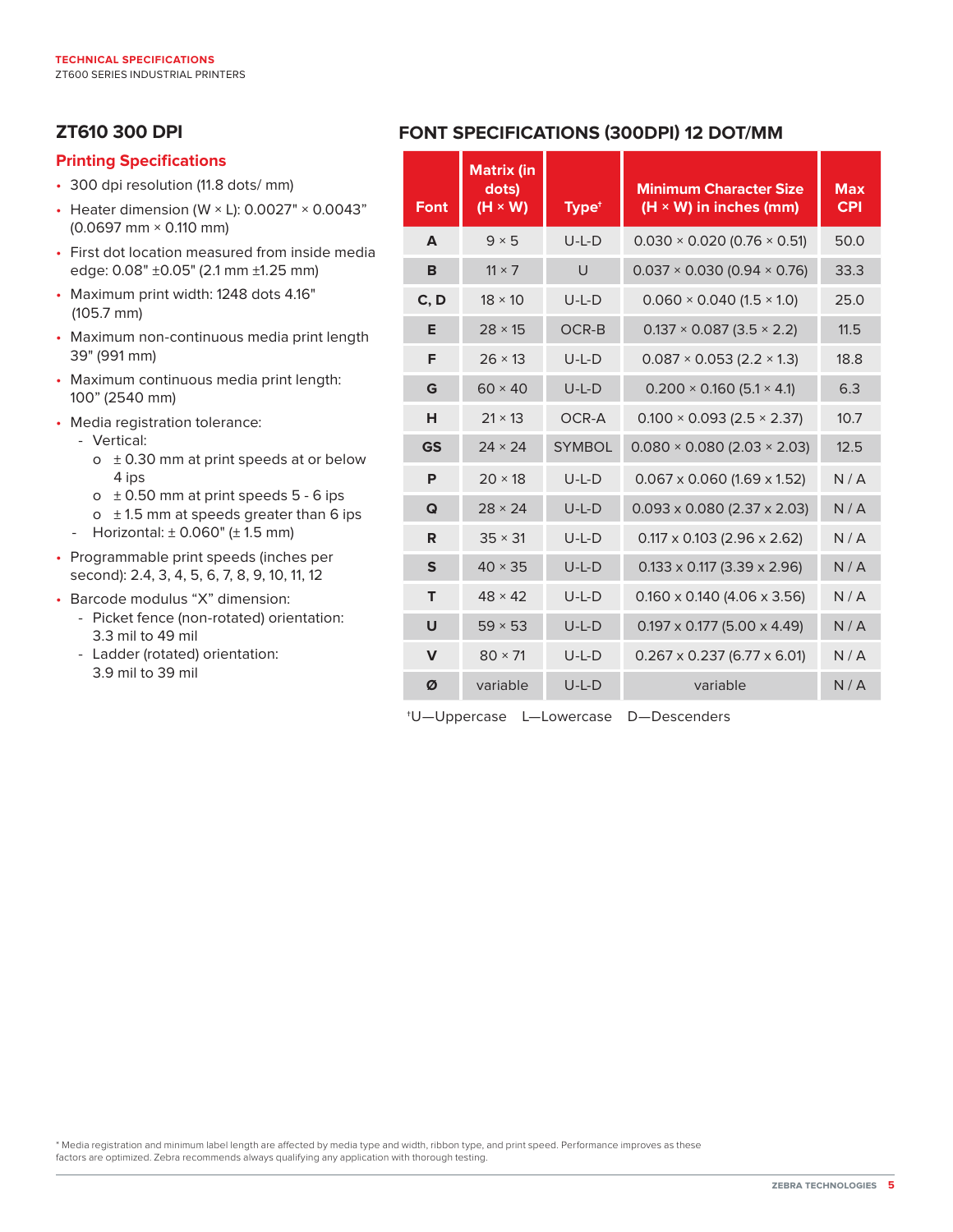# **ZT610 600 DPI**

### **Printing Specifications**

- 600 dpi resolution (23.62 dots/mm)
- Heater dimension: Each heater consists of a split element. Each half being 13 microns (μm) × 70 microns (μm)
- First dot location measured from inside media edge: 0.08" ±0.05" (2.1 mm ±1.25 mm)
- Maximum print width: 2496 dots 4.16 " (105.6mm)
- Maximum non-continuous media print length: 39" (991 mm)
- Maximum continuous media print length: 30" (762 mm)
- Media registration tolerance:
	- Vertical:
		- o ± 0.20 mm at print speeds at or below 2 ips in tear mode, peel mode or rewind
		- o ± 0.40 mm at print speeds at or below 2 ips in cutter mode
		- o ± 0.43 mm at print speeds 3 6 ips in tear-off or cutter mode
		- $o \pm 0.37$  mm at print speeds  $3 6$  ips when using a rewinder or peel mode o Horizontal: ± 1.5 mm
- Programmable print speeds (inches per second): 1.5, 2, 3, 4, 5, 6
- Barcode modulus "X" dimension:
	- Picket fence (non-rotated) orientation: 1.6 mil to 16 mil
	- Ladder (rotated) orientation: 1.6 mil to 16 mil

# **FONT SPECIFICATIONS (600DPI) 24 DOT/MM**

| <b>Font</b> | <b>Matrix (in</b><br>dots)<br>$(H \times W)$ | Type <sup>+</sup> | <b>Minimum Character Size</b><br>$(H \times W)$ in inches (mm) | <b>Max</b><br><b>CPI</b> |
|-------------|----------------------------------------------|-------------------|----------------------------------------------------------------|--------------------------|
| A           | $9 \times 5$                                 | $U-L-D$           | $0.015 \times 0.010$ (0.38 $\times$ 0.25)                      | 100.0                    |
| B           | $11 \times 7$                                | $\cup$            | $0.018 \times 0.015$ (0.45 $\times$ 0.38)                      | 66.7                     |
| C, D        | $18 \times 10$                               | $U-L-D$           | $0.030 \times 0.020$ (0.77 $\times$ 0.51)                      | 50.0                     |
| E           | $28 \times 15$                               | OCR-B             | $0.137 \times 0.087$ (3.4 $\times$ 2.2)                        | 11.54                    |
| F           | $26 \times 13$                               | $U-I-D$           | $0.043 \times 0.027$ (1.1 $\times$ 0.69)                       | 37.5                     |
| G           | $60 \times 40$                               | $U-L-D$           | $0.100 \times 0.080$ (2.5 $\times$ 2.0)                        | 12.5                     |
| н           | $21 \times 13$                               | OCR-A             | $0.100 \times 0.093$ (2.5 $\times$ 2.4)                        | 10.71                    |
| <b>GS</b>   | $24 \times 24$                               | <b>SYMBOL</b>     | $0.040 \times 0.040$ (1.0 $\times$ 1.0)                        | 25.0                     |
| P           | $20 \times 18$                               | $U-L-D$           | $0.033 \times 0.030$ (0.85 $\times$ 0.77)                      | N/A                      |
| Q           | $28 \times 24$                               | $U-L-D$           | $0.047 \times 0.040$ (1.19 $\times$ 1.02)                      | N/A                      |
| R           | $35 \times 31$                               | $U-L-D$           | $0.059 \times 0.052$ (1.49 $\times$ 1.32)                      | N/A                      |
| $\mathbf S$ | $40 \times 35$                               | $U-L-D$           | $0.067 \times 0.059$ (1.70 x 1.49)                             | N/A                      |
| T           | $48 \times 42$                               | $U-L-D$           | $0.080 \times 0.070$ (2.04 $\times$ 1.79)                      | N/A                      |
| $\cup$      | $59 \times 53$                               | $U-L-D$           | $0.099 \times 0.089$ (2.51 x 2.25)                             | N/A                      |
| $\mathbf v$ | $80 \times 71$                               | $U-L-D$           | $0.134 \times 0.199$ (3.40 $\times$ 5.06)                      | N/A                      |
| Ø           | variable                                     | $U-L-D$           | variable                                                       | N/A                      |

†U—Uppercase L—Lowercase D—Descenders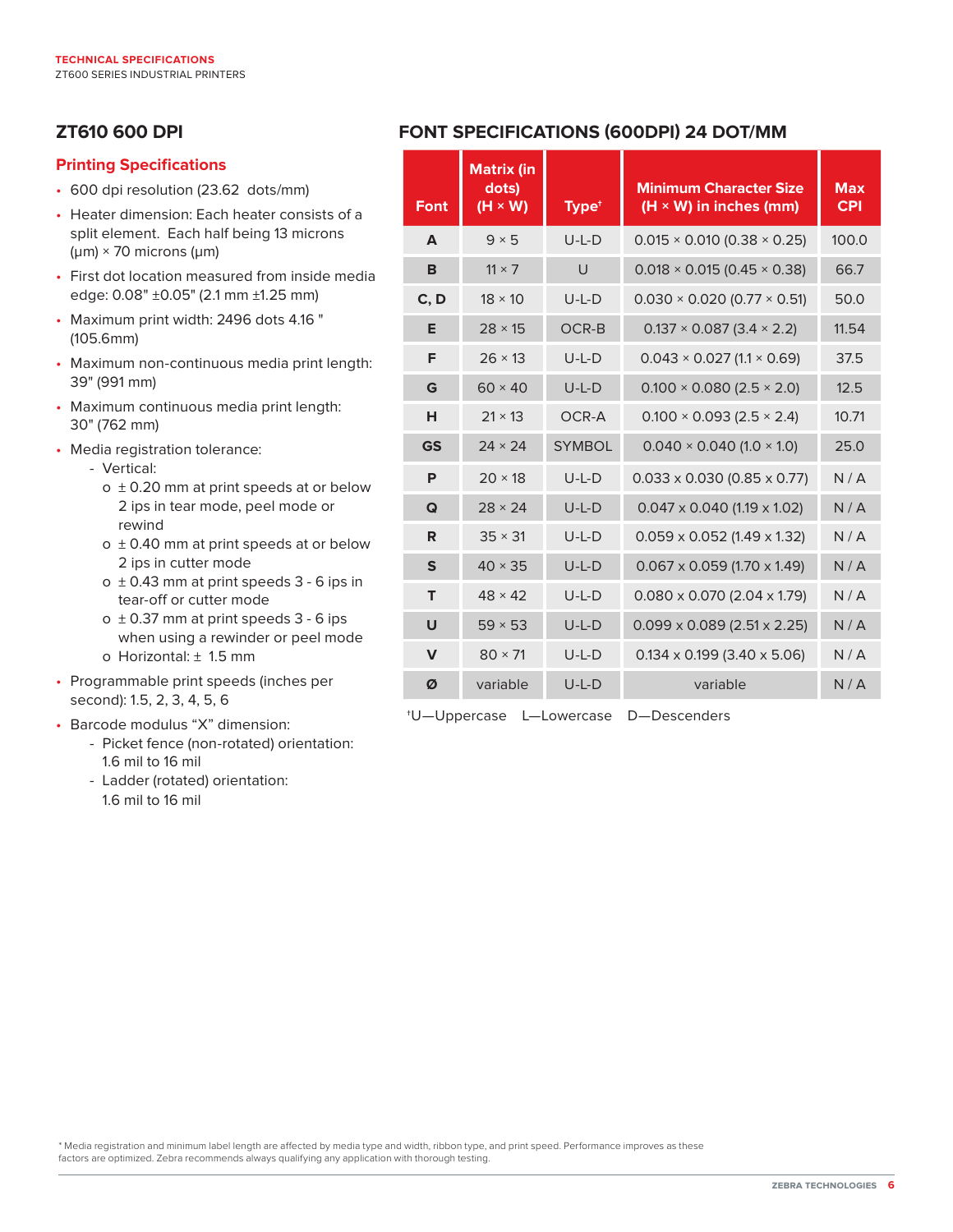## **ZT620**

#### **Printing Specifications**

- Height: 15.58" (395.68 mm)
- Width: 13.44" (341.45 mm)
- Depth: 19.88" (505.00 mm)
- Weight: 57.4 lbs. (26 kg)

#### **Media Specifications**

- Media type: continuous, die-cut, notch, hole, or black mark
- Minimum label length:
	- Rewind mode: 0.25" (6 mm)
	- Peel mode: 0.5" (13 mm)
	- Tear-off mode: 0.7" (18 mm)
	- Cutter mode: 1.5" (38 mm)
- Media thickness (label and liner):
	- 0.003" (0.076 mm) to 0.007" (0.18 mm) cutter
	- 0.012" (0.305 mm) non-cutter
- Maximum media roll size:
	- 8.0" (203 mm) outside diameter on a 3" (76 mm) inside diameter core
- Transmissive (gap) sensing standards:
	- Interlabel gap: 2-4 mm, preferably 3 mm
	- Sensing notch:  $0.25$ " W (6 mm)  $\times$  0.12" L (3 mm)
	- Sensing hole: 0.125" (3 mm) diameter
- Reflective (black mark) sensing standards:
	- Black mark length (parallel to inside media edge): 0.12"-0.43" (3-11 mm)
	- Black mark width (perpendicular to inside media edge): 0.43" (> 11 mm)
	- Black mark location: within 0.040" (1 mm) of inside media edge
	- Black mark density: >1.0 Optical Density Units (ODU)
	- Maximum media density: 0.5 ODU
- Media width (label and liner): 2.0" (51 mm) to 7.1" (180 mm)
- Minimum label length: See media specifications on page 2
- Maximum full-width media thickness for cutter: 0.007" (0.18 mm)

### **Ribbon Specifications**

- Standard lengths: 1476' (450 m)
- Provides 3:1 media roll to ribbon ratios
- Maximum ribbon roll size: 3.2" (81.3 mm) outside diameter on a 1.0" (25.4 mm) inside diameter core
- Ribbon wound coated-side out
- Ribbon width: 2.0" (51 mm) to 6.7" (170 mm)

#### **Electrical Specifications**

- 250 watt rated Universal power supply with power-factor correction 90–265 VAC, 47–63 Hz
- Agency approvals: IEC 60950-1, EN 55022 Class B, EN 55024, EN 61000-3-2, EN 61000-3-3
- Product Markings: cTUVus, CE, FCC-B, ICES-003, VCCI, C-Tick, NOM, S-Mark(Arg), CCC, GOST-R, BSMI, KCC, STB, and UkrSEPRO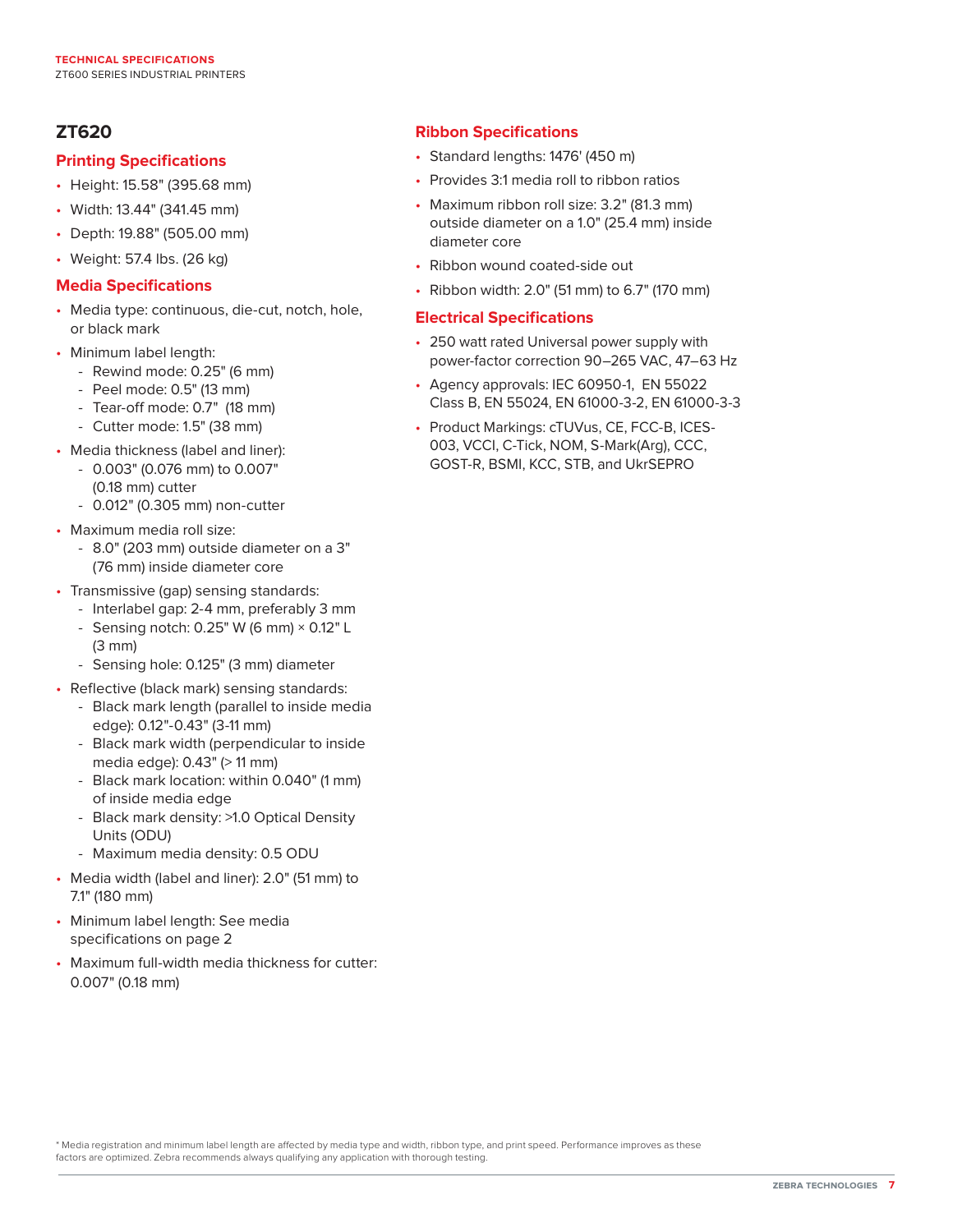# **ZT620 203 DPI**

#### **Printing Specifications**

- 300 dpi resolution (11.8 dots/mm)
- Heater dimension (W  $\times$  L): 0.0027"  $\times$  0.0043" (0.0697 mm × 0.110 mm)
- First dot location measured from inside media edge: - 0.10" ±0.035" (2.5mm ±0.9 mm)
- Maximum print width:1984 dots 6.6" (168 mm)
- Maximum non-continuous media print length : 39" (991 mm)
- Maximum continuous media print length 80" (2032 mm)
- Media registration tolerance:
	- Vertical:  $\pm$  0.060" ( $\pm$  1.5 mm)
	- Horizontal:  $\pm$  0.060" ( $\pm$  1.5 mm)
- Programmable print speeds (inches per second): - 2.4, 3, 4, 5, 6, 7, 8
- • Barcode modulus "X" dimension:
	- Picket fence (non-rotated) orientation: 3.3 mil to 49 mil
	- Ladder (rotated) orientation: 3.9 mil to 39 mil

# **FONT SPECIFICATIONS (203DPI) 8 DOT/MM**

| <b>Font</b>  | <b>Matrix (in</b><br>dots)<br>$(H \times W)$ | Type <sup>+</sup> | <b>Minimum Character Size</b><br>$(H \times W)$ in inches (mm) | <b>Max</b><br><b>CPI</b> |
|--------------|----------------------------------------------|-------------------|----------------------------------------------------------------|--------------------------|
| A            | $9 \times 5$                                 | $U-L-D$           | $0.044 \times 0.029$ (1.1 $\times$ 0.74)                       | 33.9                     |
| B            | $11 \times 7$                                | $\cup$            | $0.054 \times 0.044$ (1.37 $\times$ 1.1)                       | 22.6                     |
| C, D         | $18 \times 10$                               | $U-L-D$           | $0.088 \times 0.059$ (2.2 $\times$ 1.5)                        | 16.9                     |
| Е            | $28 \times 15$                               | OCR-B             | $0.138 \times 0.098$ (3.5 $\times$ 2.5)                        | 10.1                     |
| F            | $26 \times 13$                               | $U-L-D$           | $0.128 \times 0.079$ (3.3 $\times$ 2.0)                        | 12.7                     |
| G            | $60 \times 40$                               | $U-L-D$           | $0.295 \times 0.236$ (7.5 $\times$ 6.0)                        | 4.2                      |
| н            | $21 \times 13$                               | OCR-A             | $0.103 \times 0.093$ (2.6 $\times$ 2.4)                        | 10.7                     |
| <b>GS</b>    | $24 \times 24$                               | <b>SYMBOL</b>     | $0.118 \times 0.118$ (3.0 $\times$ 3.0)                        | 8.4                      |
| P            | $20 \times 18$                               | $U-L-D$           | $0.098 \times 0.089$ (2.50 $\times$ 2.25)                      | N/A                      |
| Q            | $28 \times 24$                               | $U-L-D$           | $0.138 \times 0.113$ (3.50 $\times$ 3.00)                      | N/A                      |
| R            | $35 \times 31$                               | $U-L-D$           | $0.172 \times 0.153$ (4.38 $\times$ 3.88)                      | N/A                      |
| $\mathbf{s}$ | $40 \times 35$                               | $U-L-D$           | $0.197 \times 0.172$ (5.00 $\times$ 4.38)                      | N/A                      |
| т            | $48 \times 42$                               | $U-L-D$           | $0.236 \times 0.207 (6.00 \times 5.25)$                        | N/A                      |
| U            | $59 \times 53$                               | $U-L-D$           | $0.290 \times 0.261 (7.38 \times 6.63)$                        | N/A                      |
| $\mathbf v$  | $80 \times 71$                               | $U-L-D$           | $0.394 \times 0.349$ (10.0 $\times$ 8.88)                      | N/A                      |
| Ø            | variable                                     | $U-L-D$           | variable                                                       | N/A                      |

†U—Uppercase L—Lowercase D—Descenders